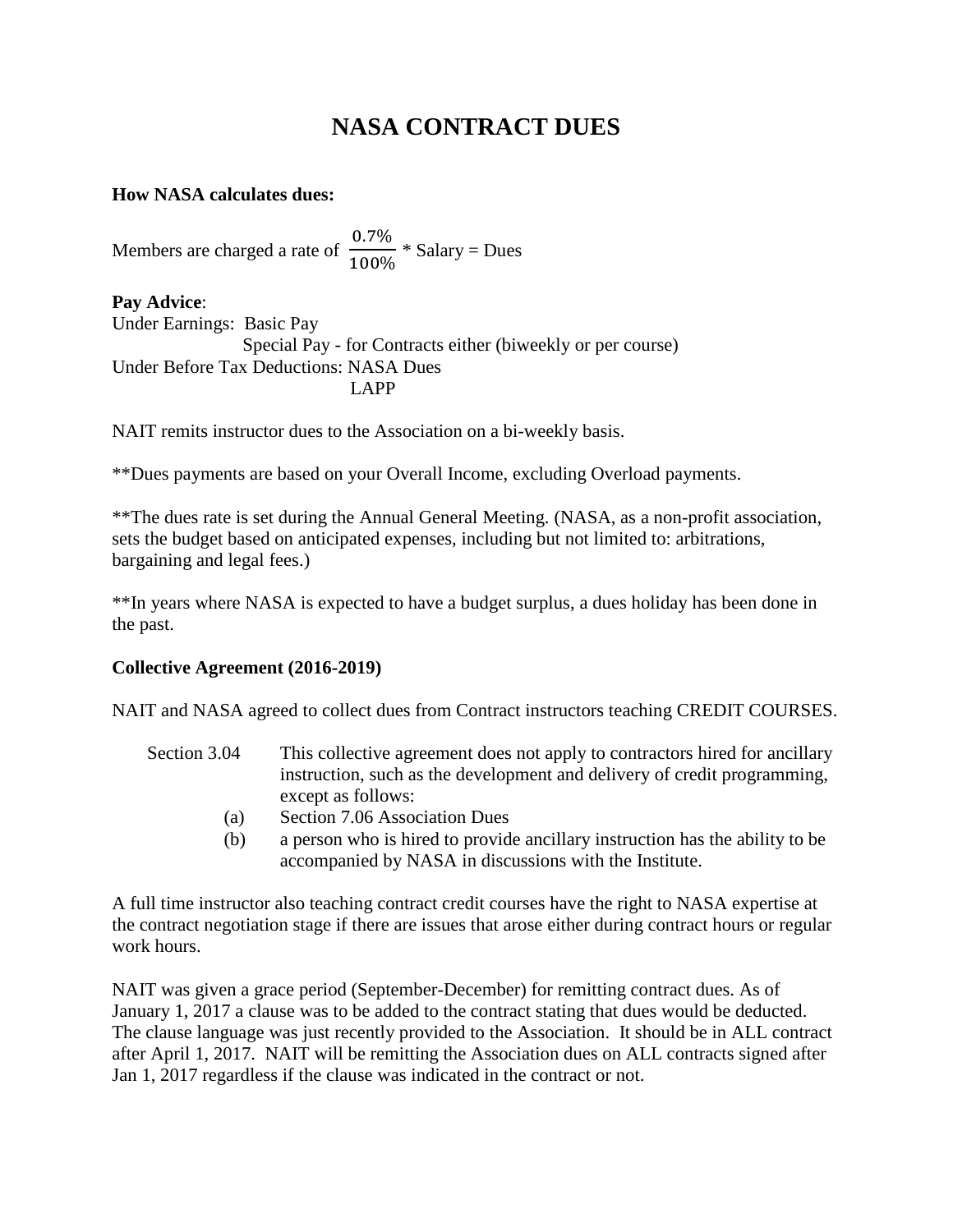| <b>Question:</b><br><b>Answer:</b> | Hours of Work Limitations - If I instruct during the day (8-4:30) and I contract my<br>company to instruct a Con. Ed credit course during the evenings $(5 - 8)$ , does the<br>hours of work clause still apply?<br>No. You have signed a contract agreeing to instruct on those days for those hours.                                                                                                                                                                              |
|------------------------------------|-------------------------------------------------------------------------------------------------------------------------------------------------------------------------------------------------------------------------------------------------------------------------------------------------------------------------------------------------------------------------------------------------------------------------------------------------------------------------------------|
| <b>Question:</b><br><b>Answer:</b> | Does this apply to those providing On-Line delivery of Credit Courses?<br>Yes. There should be a clause in their Contract which references Section 3.04 of the<br>Agreement. HR should be notifying them that they will be paying dues and that<br>they have access to NASA expertise.                                                                                                                                                                                              |
| <b>Question:</b><br><b>Answer:</b> | Rates of Pay for Different Schools – will NASA look at equalizing pay for the<br>same credit courses being taught under different schools?<br>Yes. It adds value having experienced instructors teaching Con. Ed credit courses.<br>Currently, NASA does not have data on pay discrepancies.                                                                                                                                                                                        |
| <b>Question:</b><br><b>Answer:</b> | Do I have access to NASA expertise even if the contract is under a corporation or<br>business?<br>Yes. NASA can still consult with the representative of the Vendor.                                                                                                                                                                                                                                                                                                                |
| <b>Question:</b><br><b>Answer:</b> | What if HR is not putting the dues and representation language into the contracts?<br>NASA needs to know if this is not being done. It is a breach of our Collective<br>Agreement and needs to be addressed. Please send a copy of the contract to F012.                                                                                                                                                                                                                            |
| <b>Question:</b><br><b>Answer:</b> | If the contract is under a vendor, are dues still deducted?<br>Yes.                                                                                                                                                                                                                                                                                                                                                                                                                 |
| <b>Question:</b><br><b>Answer:</b> | Are the vendor contracts being issued from HR or Purchasing?<br>HR/Programs.                                                                                                                                                                                                                                                                                                                                                                                                        |
| <b>Question:</b><br><b>Answer:</b> | Is there a limit to the number of contract courses an instructor can teach?<br>Yes. Section 15.05 outlines the limits of the number of NAIT credit contracts a<br>permanent employee can have. However, NAIT/NASA doesn't put a limit on the<br>number of outside contracts a staff member takes but all staff should ensure that<br>there is an appropriate work-life balance to avoid performance issues during the<br>course of their full-time work which can become stressful. |
| <b>Question:</b><br><b>Answer:</b> | Is it grievable if instructors are not provided the opportunity of 'first refusal'?<br>No – Section 15.06 prevents contracts being provided to outside individuals that<br>would create redundancies within the program.                                                                                                                                                                                                                                                            |

However, it is encouraged that the Programs inform instructors of any credit courses available for contract, providing a deadline for responding to the opportunity without obligation, and then offering externally. In our opinion; only if the course requires a certain expertise, not available in-house, should it be offered external. If this is happening, and staff have concerns, please inform NASA.